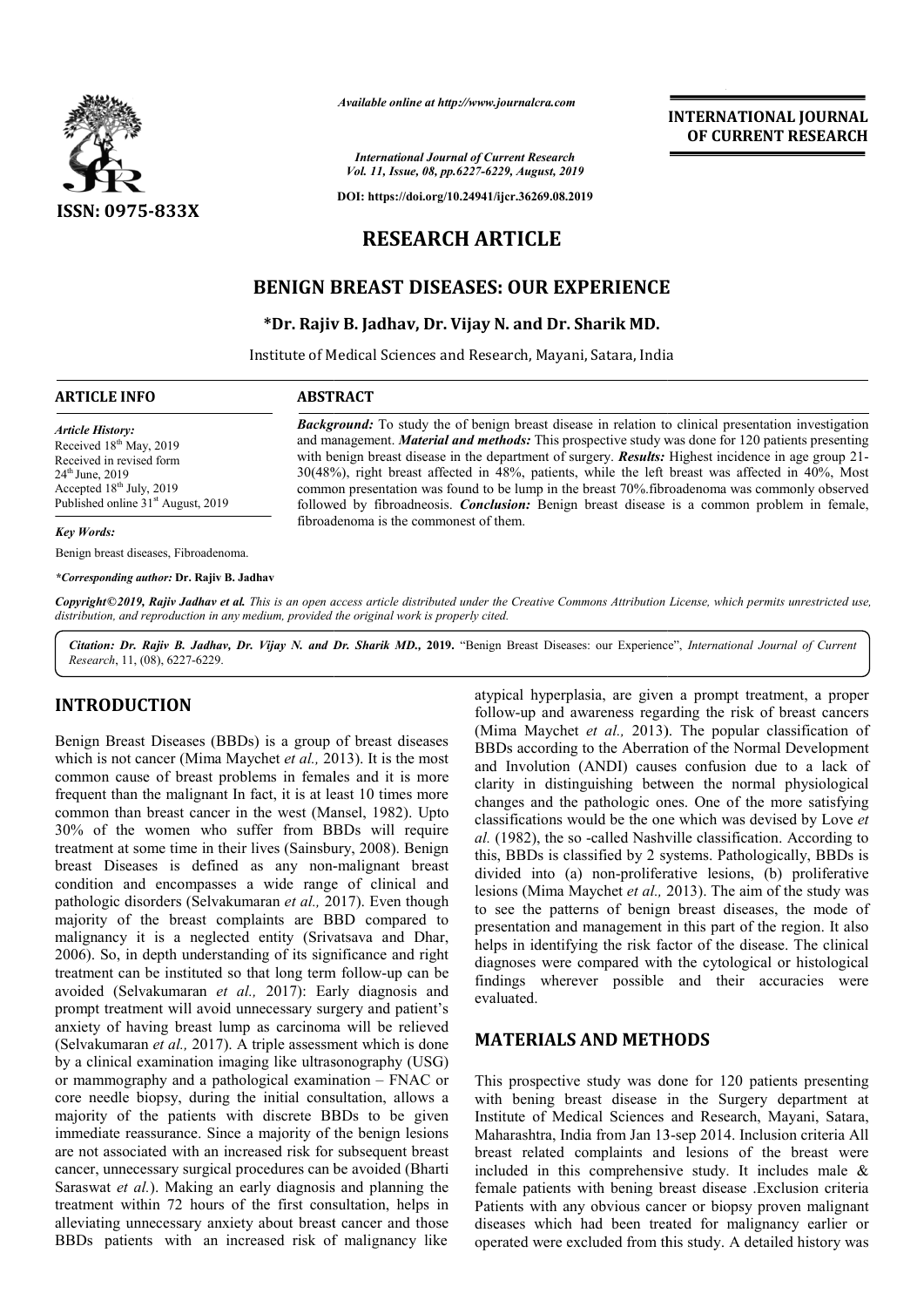taken and diagnosis was done by Triple assessment like Clinical examination, imaging like USG and mammography and histopathological examination like FNAC, core needle biopsy or excision biopsy. Surgery was done wherever needed and reassurance with conservative treatment was given to those patients who were required.

#### **RESULTS**

In our study we noticed 57.5% cases of fibroadenoma, 20.8% of fibroadenosis, followed by Cystosarcoma Phylloids 0.8%, acute abscess 4.1%, chronic abscess 1.6%, granulomatous mastitis 0.8%, antibioma 0.8%, cysts 1.6%, galactocele 1.6%, gynaecomastia 4.1%, duct papilloma 1.6% & mastalgia 4.1%

**Table 1.Incidence of different types of benign breast disease**

| <b>Benign breast disease</b> | No. of patients | Incidence percentage |
|------------------------------|-----------------|----------------------|
| Fibroadenoma                 | 69              | 57.5%                |
| <b>Fibroadenosis</b>         | 25              | 20.8%                |
| Cystosarcoma Phylloids       |                 | $0.8\%$              |
| Acute abscess                |                 | $4.1\%$              |
| Chronic abscess              |                 | 1.6%                 |
| Granulomatous mastitis       |                 | $0.8\%$              |
| Antibioma                    |                 | $0.8\%$              |
| Cysts                        |                 | 1.6%                 |
| Galactocele                  | 2               | 1.6%                 |
| Gynaecomastia                | 5               | $4.1\%$              |
| Duct papilloma               | 2               | 1.6%                 |
| Mastalgia                    | 5               | $4.1\%$              |
| Total                        | 120             | 100%                 |

**Table 2. Age-wise distribution of benign breast disease**

| Age in range (years) | <b>Number of cases</b> | Percentage of cases (%) |
|----------------------|------------------------|-------------------------|
| $0-10$               |                        | 2.5                     |
| $1h1-20$             | 28                     | 23.3                    |
| $21 - 30$            | 50                     | 41.6                    |
| $31-40$              | 27                     | 22.5                    |
| $41 - 50$            | 10                     | 8.3                     |
| 51-60                |                        | 1.6                     |
| Total                | 120                    | 100                     |

The age distribution of the patients is given in table no.2.maximum cases are reported between age group of 21- 30yrs youngest is 7yrs and oldest is 56yrs.

**Table 3. Different type of presentation and their incidence**

| <b>Presentation</b>              | <b>Number of patients</b> | Percentage% |
|----------------------------------|---------------------------|-------------|
| Breast lump only                 | 68                        | 56.6        |
| $Lump + pain$                    | 24                        | 20          |
| $Lump + pain + nipple$ discharge |                           | 5           |
| $Lump + nipple$ discharge        |                           | 66          |
| Pain only                        | 12                        | 10          |
| Nipple discharge only            |                           | 16          |
| Total                            | 120                       | 100         |

The commonest presentation was breast lumps which comprised 106(88.33%) cases, out of which 52(43.33%) had associated complaints like breast pain and nipple discharge. More than one symptom was present for the same patient. Among 50 (41.66%) patients with breast pain, 12 (10%) patients complained of breast pain (mastalgia) only, who were treated by using a conservative approach or reassurance. The rest had associated complaints like breast lumps and nipple discharges. Half of these had pain in both the breasts. The pain was cyclical in 30 patients and it was non-cyclical in 20cases. Among the 16 cases with nipple discharges, only two case presented with nipple discharge only, without any associated

lump or pain. The nipple discharge was blood in 9 cases and it was serosanguinous fluid in 6 cases, and only one case had a yellow discharge.

**Table 4. Size of breast lump (cms)**

| Size of breast lump (cms) | <b>Number of cases</b> | Percentage |
|---------------------------|------------------------|------------|
| $1 - 1.9$                 |                        | 15%        |
| $2 - 2.9$                 | 28                     | 23.33%     |
| $3 - 3.9$                 | 35                     | 29.16%     |
| $4 - 4.9$                 | 11                     | 9.16%      |
| 5 and more than 5         | 28                     | 23.33%     |
| Total                     | 120                    | 100%       |

Most of the breast lumps were of sizes ranging from 3-3.9 cms (28.83%), followed by those of size ranging from 2- 2.9cms(23.06%), the incidence of lumps of sizes 5cmor more was significant (23.5%), Only 2 cases of fibroadenoma were reported to be 5cm or more.

**Table 5. Investigations**

| <b>Investigations</b>         | No. of cases | Percentage % |
|-------------------------------|--------------|--------------|
| <b>FNAC</b>                   | 75           | 62.50%       |
| USG                           |              | 6.66%        |
| Mammography                   |              | 3.33%        |
| Histopathological examination | 48           | 40%          |

FNAC was done in 75 cases, USG in 8 cases, mammography 4 cases & Histopathological examination in 48 cases. Out of 69 cases of fibroadenoma 65 were diagnosed on FNAC diagnostic accuracy was 95.65%.

#### **DISCUSSION**

A total of 120 patients presenting with bening breast diseases in the Surgery department at Institute of Medical Sciences and Research, Mayani, Satara, Maharashtra, India from Jan 13-sep 2014. The maximum cases are reported between age group of 21-30yrs youngest is 7yrs and oldest is 56yrs. This is similar with study conducted by Narayan Das *et al.* in which 45% of the cases belonged to the age (Foncroft *et al.,* 2001). The incidence of benign breast diseaes begins to rise in the  $2<sup>nd</sup>$ decade and it peaks in the  $4<sup>th</sup>$  or  $5<sup>th</sup>$  decades as compared to the malignant lesions. For which the incidence continues to rise after menopause (Londen *et al.,* 1999; McDIVITT *et al.,* 1992; LaVecchia *et al.,* 1985). The commonest presentation was breast lumps which comprised 106(88.33%) cases, out of which 52(43.33%) had associated complaints like breast pain and nipple discharge. More than one symptom was present for the same patient. Among 50 (41.66%) patients with breast pain, 12 (10%) patients complained of breast pain (mastalgia) only, who were treated by using a conservative approach or reassurance. The rest had associated complaints like breast lumps and nipple discharges. Half of these had pain in both the breasts. The pain was cyclical in 30 patients and it was noncyclical in 20cases. Among the 16 cases with nipple discharges, only two case presented with nipple discharge only, without any associated lump or pain. The nipple discharge was blood in 9 cases and it was serosanguinous fluid in 6 cases, and only one casehad a yellow discharge. In study conducted by Foncroft LM et al., 87.4% of the women attending the Wesley Breast Clinic presented with breast lumps (Foncroft *et al.,* 2001). D2 In the study conducted by Ratana Chaikanont *et al.* breast lump was the presenting symptom in 72.35% of the patients (Ratana chaikamont, 2005). Most of the breast lumps were of sizes ranging from 3-3.9 cms(28.83%),